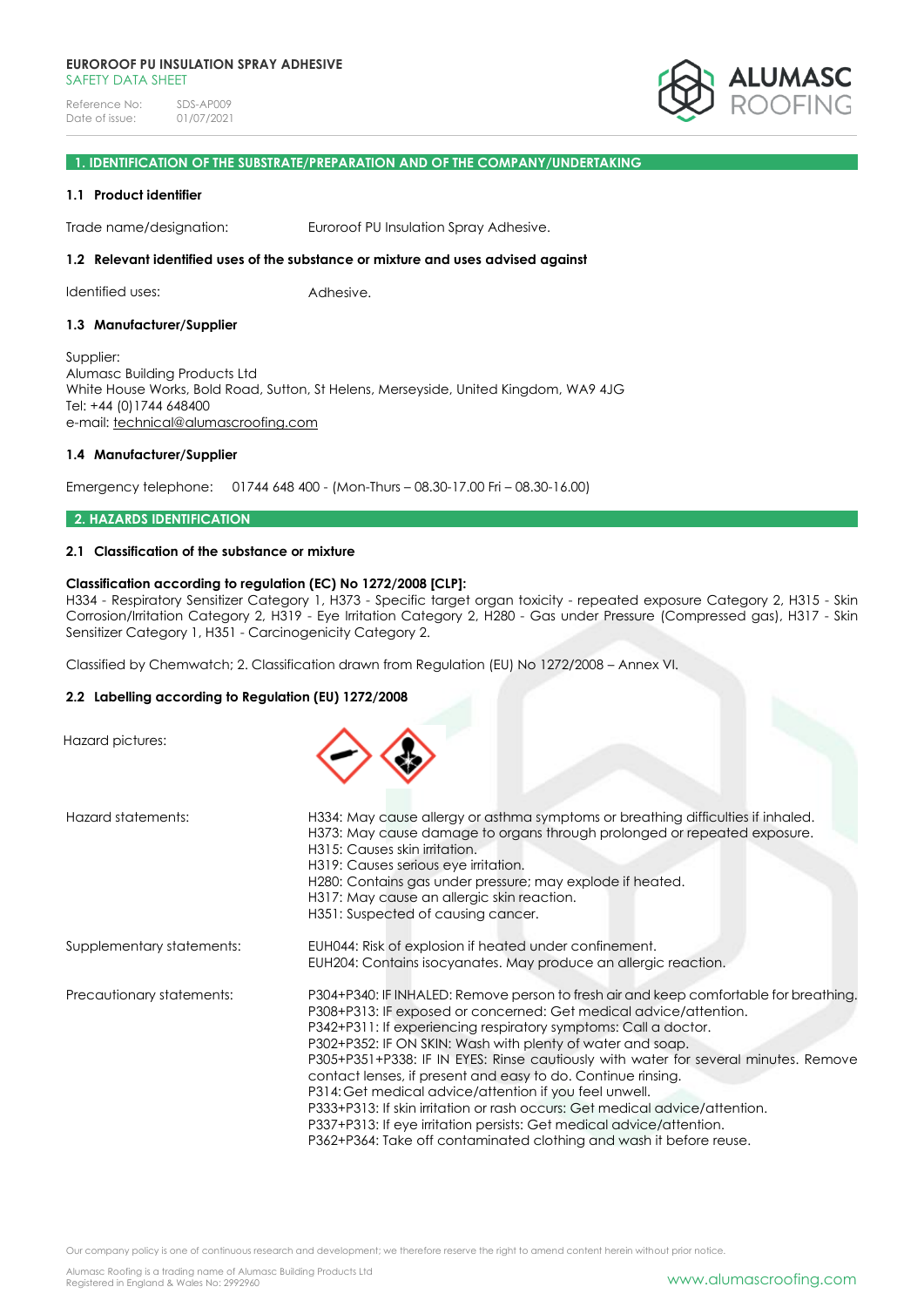Reference No: SDS-AP009<br>Date of issue: 01/07/2021 Date of issue:



## Precautionary statements - storage: P405: Store locked up.

P410+P403: Protect from sunlight. Store in a well-ventilated place.

Precautionary statements - disposal: P501:Dispose of contents/container to authorised hazardous or special waste collection point in accordance with any local regulation.

## **2.3 Other hazards**

### **Polymeric Diphenylmethane Diisocyanate:**

Listed in the Europe Regulation (EC) No 1907/2006 - Annex XVII (restrictions may apply).

**3. COMPOSITION AND INFORMATION ABOUT THE COMPONENTS**

#### **3.1 Substance**

Spray applied polyurethane adhesive.

#### **3.2 Mixture**

| 1.CAS No.<br><b>2.EC No.</b><br>3. Index No 4.<br><b>4.REACH No.</b>            | %[weight] | <b>Name</b>                                            | Classification according to regulation (EC) No 1272/2008 [CLP]<br>land amendments                                                                                                                                                                                                                                                                                                                                                             |
|---------------------------------------------------------------------------------|-----------|--------------------------------------------------------|-----------------------------------------------------------------------------------------------------------------------------------------------------------------------------------------------------------------------------------------------------------------------------------------------------------------------------------------------------------------------------------------------------------------------------------------------|
| 1.29118-24-9<br>2. Not available<br>3. Not available<br>4.01-0000019758-54-XXXX | $10-30$   | $1,3,3,3-$<br>Tetrafluoropropene                       | Gas under Pressure (Liquefied gas); H280 [1]                                                                                                                                                                                                                                                                                                                                                                                                  |
| 1.9016-87-9<br>2. Not available<br>3. Not available<br>4.01-2119457024-46-XXXX  | 10-30     | Polymeric<br>Diphenylmethane<br>Diisocyanate           | Acute Toxicity (Inhalation) Category 4, Skin Corrosion/Irritation<br>Category 2, Eye Irritation Category 2, Skin Sensitizer Category 1,<br>Carcinogenicity Category 2, Specific target organ toxicity -<br>single exposure Category 3 (respiratory tract irritation), Specific<br>target organ toxicity - repeated exposure Category 2,<br>  Respiratory Sensitizer Category 1; H332, H315, H319, H317, H351,<br>H335, H373, H334, EUH204 [1] |
| 1.7727-37-9<br>2.231-783-9<br>3. Not available<br>4. Not available              | $<$ 1     | Nitrogen                                               | Gas under Pressure (Compressed gas); H280, EUH044 [1]                                                                                                                                                                                                                                                                                                                                                                                         |
| Legend:                                                                         |           | 3. Classification drawn from C&L * EU IOELVs available | . Classified by Chemwatch; 2. Classification drawn from Regulation (EU) No 1272/2008 - Annex VI;                                                                                                                                                                                                                                                                                                                                              |

#### **4. FIRST-AID MEASURES**

### **4.1 Description of first aid measures**

Eye contact: If product comes in contact with eyes remove the patient from gas source or contaminated area.

Take the patient to the nearest eye wash, shower or other source of clean water. Open the eyelid(s) wide to allow the material to evaporate.

Gently rinse the affected eye(s) with clean, cool water for at least 15 minutes. Have the

patient lie or sit down and tilt the head back. Hold the eyelid(s) open and pour water slowly over the eyeball(s) at the inner corners, letting the water run out of the outer corners.

The patient may be in great pain and wish to keep the eyes closed. It is important that the material is rinsed from the eyes to prevent further damage.

Ensure that the patient looks up, and side to side as the eye is rinsed in order to better reach all parts of the eye(s).

Transport to hospital or doctor.

Even when no pain persists and vision is good, a doctor should examine the eye as delayed damage may occur.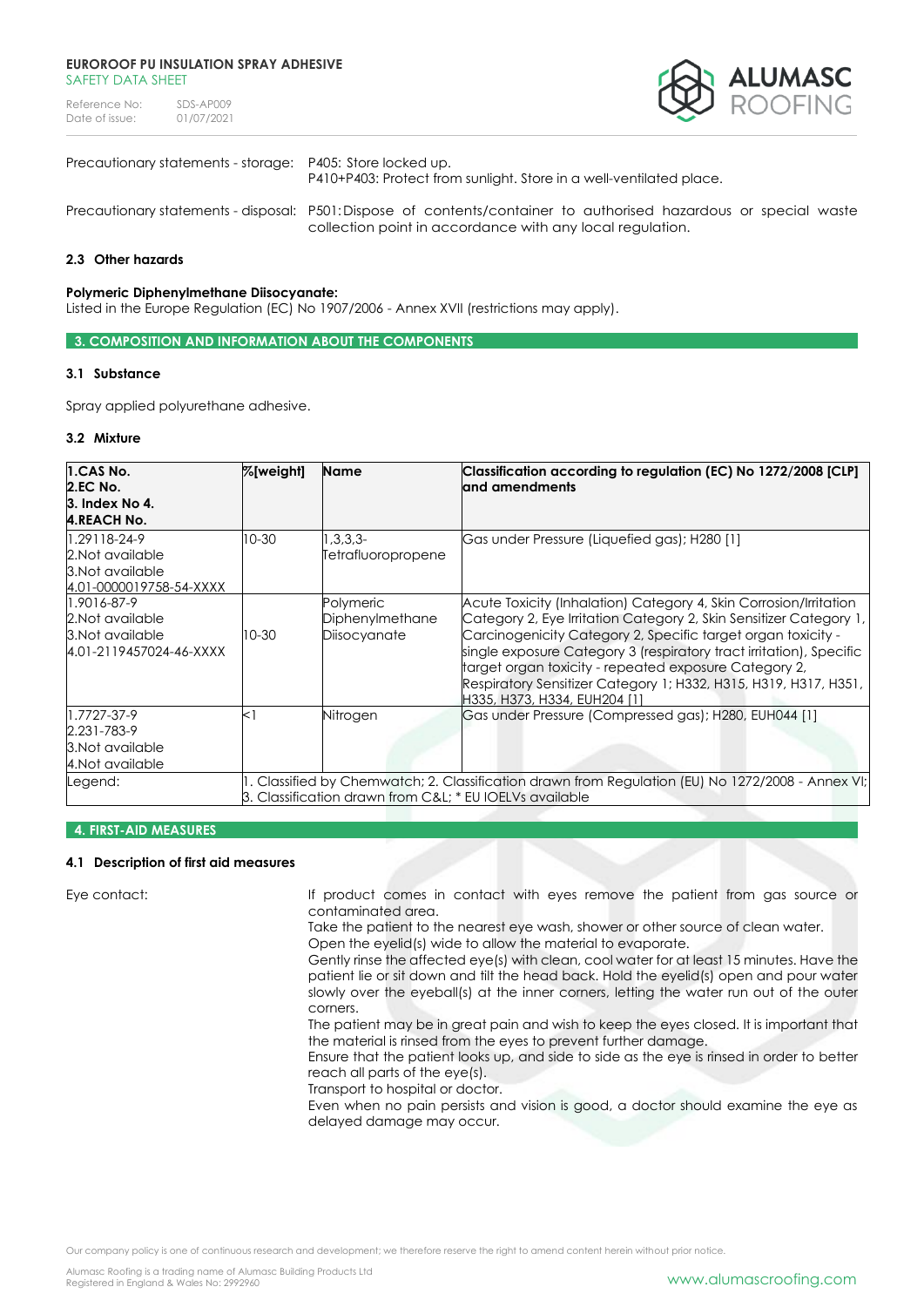| Reference No:  | SDS-AP009  |
|----------------|------------|
| Date of issue: | 01/07/2021 |



|               | If the patient cannot tolerate light, protect the eyes with a clean, loosely tied bandage.<br>Ensure verbal communication and physical contact with the patient.<br>DO NOT allow the patient to rub the eyes.<br>DO NOT allow the patient to tightly shut the eyes.<br>DO NOT introduce oil or ointment into the eye(s) without medical advice.<br>DO NOT use hot or tepid water.                                                                                                                                                                                                                                                                                                                                                                                                                                                                                                                                                                                                                                                                                                                                                                                                                                                                                                                                                                                                                                                                    |
|---------------|------------------------------------------------------------------------------------------------------------------------------------------------------------------------------------------------------------------------------------------------------------------------------------------------------------------------------------------------------------------------------------------------------------------------------------------------------------------------------------------------------------------------------------------------------------------------------------------------------------------------------------------------------------------------------------------------------------------------------------------------------------------------------------------------------------------------------------------------------------------------------------------------------------------------------------------------------------------------------------------------------------------------------------------------------------------------------------------------------------------------------------------------------------------------------------------------------------------------------------------------------------------------------------------------------------------------------------------------------------------------------------------------------------------------------------------------------|
| Skin contact: | If skin or hair contact occurs:<br>Immediately flush body and clothes with large amounts of water, using safety shower if<br>available.<br>Quickly remove all contaminated clothing, including footwear.<br>Wash skin and hair with running water. Continue flushing with water until advised to stop<br>by the Poisons Information Centre.<br>Transport to hospital, or doctor.                                                                                                                                                                                                                                                                                                                                                                                                                                                                                                                                                                                                                                                                                                                                                                                                                                                                                                                                                                                                                                                                     |
| Inhalation:   | Following uptake by inhalation, move person to an area free from risk of further<br>exposure. Oxygen or artificial respiration should be administered as needed. Asthmatic-<br>type symptoms may develop and may be immediate or delayed up to several hours.<br>Treatment is essentially symptomatic. A physician should be consulted.<br>Following exposure to gas, remove the patient from the gas source or contaminated<br>area.<br>NOTE: Personal Protective Equipment (PPE), including positive pressure self-contained<br>breathing apparatus may be required to assure the safety of the rescuer.<br>Prostheses such as false teeth, which may block the airway, should be removed, where<br>possible, prior to initiating first aid procedures.<br>If the patient is not breathing spontaneously, administer rescue breathing.<br>If the patient does not have a pulse, administer CPR.<br>If medical oxygen and appropriately trained personnel are available, administer 100%<br>oxygen.<br>Summon an emergency ambulance. If an ambulance is Not available, contact a<br>physician, hospital, or Poison Control Centre for further instruction.<br>Keep the patient warm, comfortable and at rest while awaiting medical care.<br>MONITOR THE BREATHING AND PULSE, CONTINUOUSLY.<br>Administer rescue breathing (preferably with a demand-valve resuscitator, bag-valve<br>mask-device, or pocket mask as trained) or CPR if necessary. |
| Ingestion:    | Not considered a normal route of entry.<br>- Avoid giving milk or oils.<br>- Avoid giving alcohol.                                                                                                                                                                                                                                                                                                                                                                                                                                                                                                                                                                                                                                                                                                                                                                                                                                                                                                                                                                                                                                                                                                                                                                                                                                                                                                                                                   |

### **4.2 Most important symptoms and effects, both acute and delayed**

See Section 11.

### **4.3 Indication of any immediate medical attention and special treatment needed**

## **For intoxication due to freons/ halons:**

### **A) Emergency and supportive measures:**

Maintain an open airway and assist ventilation if necessary. Treat coma and arrhythmias if they occur. Avoid (adrenaline) epinephrine or other sympathomimetic amines that may precipitate ventricular arrhythmias. Tachyarrhythmias caused by increased myocardial sensitisation may be treated with propranolol, 1-2 mg IV or esmolol 25-100 microgm/kg/min IV. Monitor the ECG for 4-6 hours.

### **B) Specific drugs and antidotes:**

There is no specific antidote.

## **C) Decontamination:**

Inhalation; remove victim from exposure, and give supplemental oxygen, if available.

Ingestion; (a) Prehospital: Administer activated charcoal, if available. DO NOT induce vomiting because of rapid absorption and the risk of abrupt onset CNS depression. (b) Hospital: Administer activated charcoal, although the efficacy of charcoal is unknown. Perform gastric lavage only if the ingestion was very large and recent (less than 30 minutes).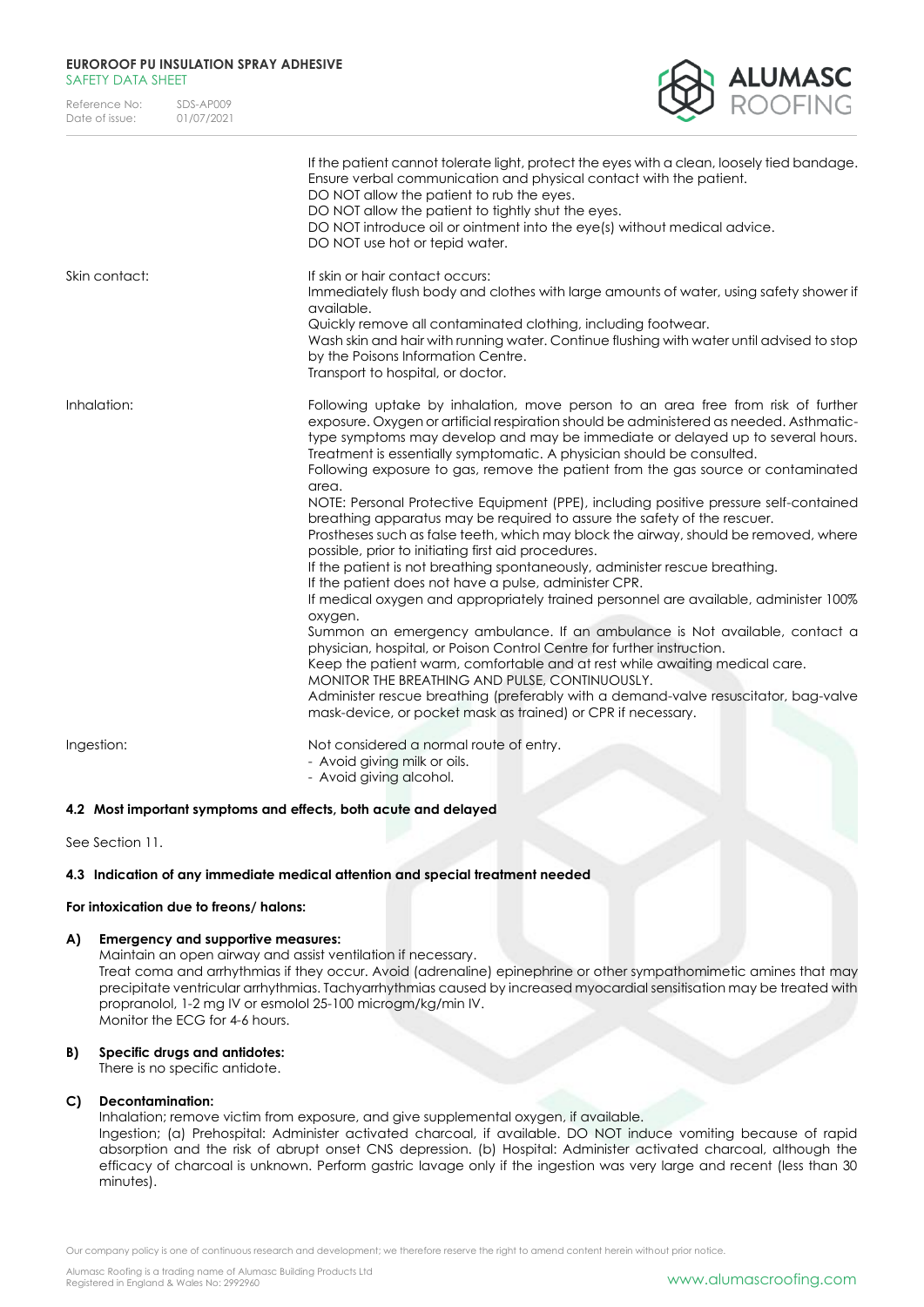

## **D) Enhanced elimination:**

There is no documented efficacy for diuresis, haemodialysis, haemoperfusion, or repeat-dose charcoal.

# **Poisoning and drug overdose:**

Do not administer sympathomimetic drugs unless absolutely necessary as material may increase myocardial irritability. No specific antidote.

Because rapid absorption may occur through lungs if aspirated and cause systematic effects, the decision of whether to induce vomiting or not should be made by an attending physician.

If lavage is performed, suggest endotracheal and/or esophageal control.

Danger from lung aspiration must be weighed against toxicity when considering emptying the stomach.

Treatment based on judgment of the physician in response to reactions of the patient.

## **For frost-bite caused by liquefied petroleum gas:**

If part has not thawed, place in warm water bath (41-46 C) for 15-20 minutes, until the skin turns pink or red.

Analgesia may be necessary while thawing.

If there has been a massive exposure, the general body temperature must be depressed, and the patient must be immediately rewarmed by whole-body immersion, in a bath at the above temperature.

Shock may occur during rewarming.

Administer tetanus toxoid booster after hospitalization. Prophylactic antibiotics may be useful.

The patient may require anticoagulants and oxygen.

# **For gas exposures:**

Basic treatment:

Establish a patent airway with suction where necessary.

Watch for signs of respiratory insufficiency and assist ventilation as necessary.

Administer oxygen by non-rebreather mask at 10 to 15 l/min.

Monitor and treat, where necessary, for pulmonary oedema.

Monitor and treat, where necessary, for shock.

Anticipate seizures.

## Advanced treatment:

Consider orotracheal or nasotracheal intubation for airway control in unconscious patient or where respiratory arrest has occurred. Positive-pressure ventilation using a bag-valve mask might be of use.

Monitor and treat, where necessary, for arrhythmias.

Start an IV D5W TKO. If signs of hypovolaemia are present, use lactated Ringers solution. Fluid overload might create complications. Drug therapy should be considered for pulmonary oedema.

Hypotension with signs of hypovolaemia requires the cautious administration of fluids. Fluid overload might create complications. Treat seizures with diazepam.

Proparacaine hydrochloride should be used to assist eye irrigation.

## **BRONSTEIN, A.C. and CURRANCE, P.L.**

### **EMERGENCY CARE FOR HAZARDOUS MATERIALS EXPOSURE: 2nd Ed. 1994 For sub-chronic and chronic exposures to isocyanates:**

This material may be a potent pulmonary sensitiser which causes bronchospasm even in patients without prior airway hyperreactivity. Clinical symptoms of exposure involve mucosal irritation of respiratory and gastrointestinal tracts.

Conjunctival irritation, skin inflammation (erythema, pain vesiculation) and gastrointestinal disturbances occur soon after exposure.

Pulmonary symptoms include cough, burning, substernal pain and dyspnoea.

Some cross-sensitivity occurs between different isocyanates.

Noncardiogenic pulmonary oedema and bronchospasm are the most serious consequences of exposure. Markedly symptomatic patients should receive oxygen, ventilatory support and an intravenous line.

Treatment for asthma includes inhaled sympathomimetics (epinephrine [adrenalin], terbutaline) and steroids. Activated charcoal (1 g/kg) and a cathartic (sorbitol, magnesium citrate) may be useful for ingestion.

Mydriatics, systemic analgesics and topical antibiotics (Sulamyd) may be used for corneal abrasions. There is no effective therapy for sensitised workers.

# **[Ellenhorn and Barceloux; Medical Toxicology]**

NOTE: Isocyanates cause airway restriction in naive individuals with the degree of response dependant on the concentration and duration of exposure. They induce smooth muscle contraction which leads to bronchoconstrictive episodes. Acute changes in lung function, such as decreased FEV1, may not represent sensitivity.

[Karol & Jin, Frontiers in Molecular Toxicology, pp 56-61, 1992].

Personnel who work with isocyanates, isocyanate prepolymers or polyisocyanates should have a pre-placement medical examination and periodic examinations thereafter, including a pulmonary function test. Anyone with a medical history of chronic respiratory disease, asthmatic or bronchial attacks, indications of allergic responses, recurrent eczema or sensitisation conditions of the skin should not handle or work with isocyanates. Anyone who develops chronic respiratory distress when working with isocyanates should be removed from exposure and examined by a physician. Further exposure must be avoided if a sensitivity to isocyanates or polyisocyanates has developed.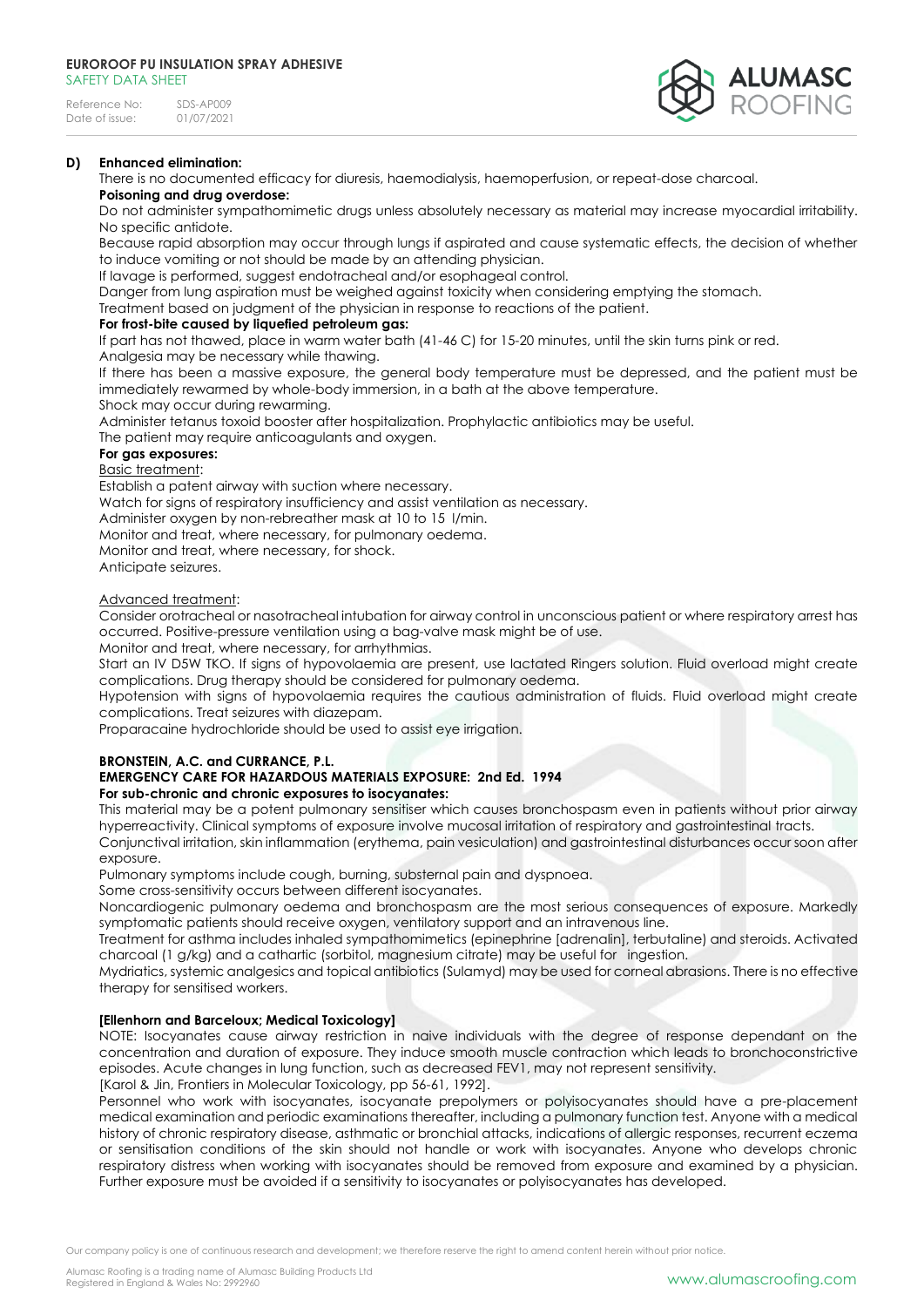## **5. FIRE-FIGHTING MEASURES**

#### **5.1 Extinguishing media**

Small quantities of water in contact with hot liquid may react violently with generation of a large volume of rapidly expanding hot sticky semi-solid foam

Presents additional hazard when fire fighting in a confined space.

Cooling with flooding quantities of water reduces this risk.

SMALL FIRE: Use extinguishing agent suitable for type of surrounding fire.

LARGE FIRE: Cool cylinder.

### **DO NOT direct water at source of leak or venting safety devices as icing may occur.**

### **5.2 Special hazards arising from the substance or mixture**

Avoid contamination with oxidising agent,s i.e. nitrates, oxidising acids, chlorine bleaches, pool chlorine etc, as ignition may result.

## **5.3 Advice for fire-fighters**

#### **General:**

Alert Fire Brigade and tell them location and nature of hazard. Wear breathing apparatus and protective gloves. Fight fire from a safe distance, with adequate cover. Containers may explode when heated - ruptured cylinders may rocket. Fire exposed containers may vent contents through pressure relief devices. High concentrations of gas may cause asphyxiation without warning. May decompose explosively when heated or involved in fire.

### **Decomposition may produce toxic fumes of:**

carbon monoxide (CO).

### **Combustion products include:**

- carbon dioxide (CO2).
- isocyanates.
- hydrogen cyanide.

#### **and minor amounts of:**

- nitrogen oxides (NOx).
- hydrogen fluoride.
- other pyrolysis products typical of burning organic material.

### **Contains low boiling substance:**

Closed containers may rupture due to pressure build-up under fire conditions.

### **6. ACCIDENTAL RELEASE MEASURES**

### **6.1 Personal precautions, protective equipment and emergency procedures**

See Section 8.

#### **6.2 Environmental precautions**

See Section 12.

#### **6.3 Methods and materials for containment and cleaning up**

#### **Minor spills:**

Avoid breathing vapour and any contact with liquid or gas. Protective equipment including respirator should be used. DO NOT enter confined spaces where gas may have accumulated.

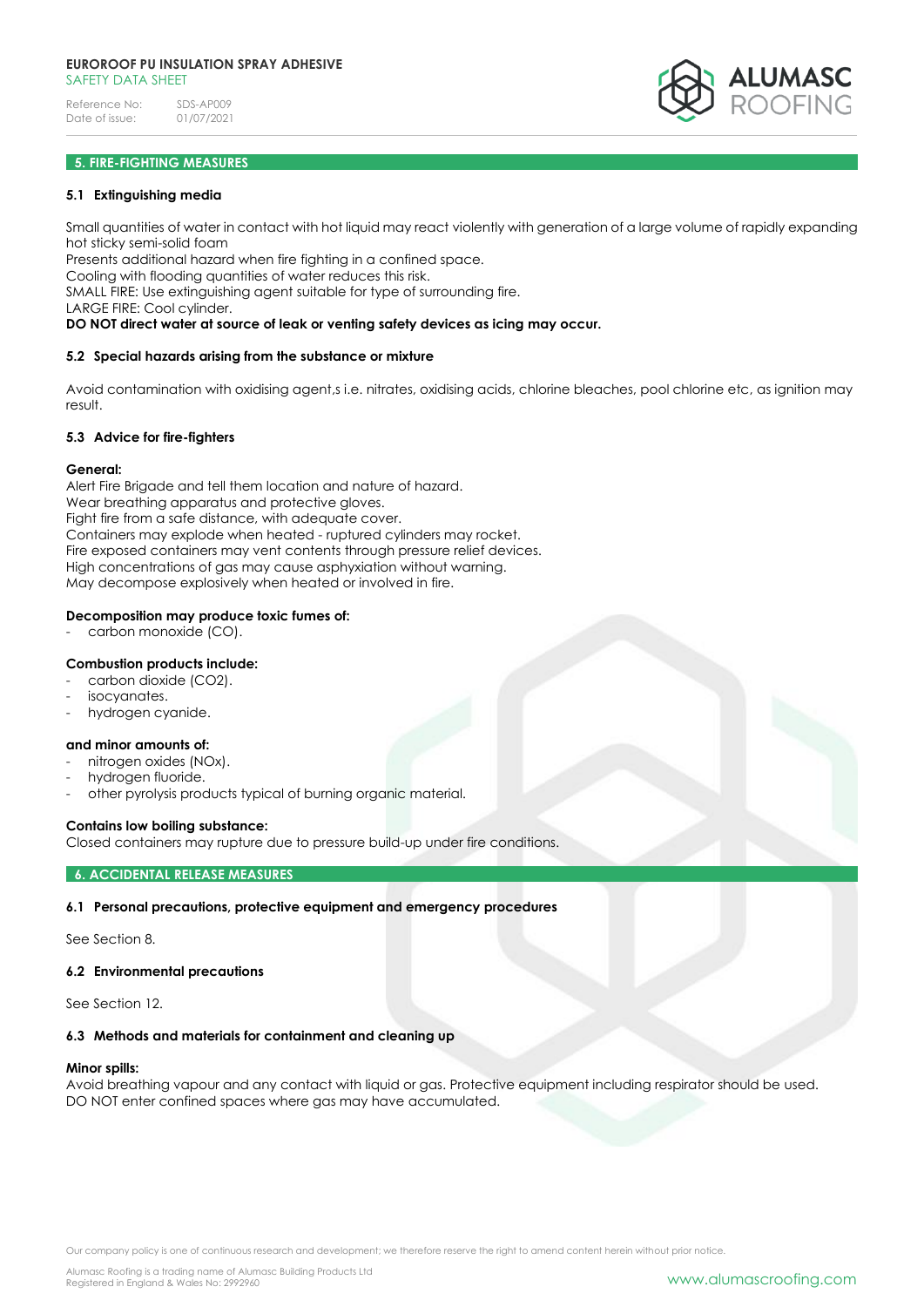Reference No: SDS-AP009<br>Date of issue: 01/07/2021 Date of issue:



## **Major spills:**

For isocyanate spills of less than 40 litres (2 m2):

Evacuate area from everybody not dealing with the emergency, keep them upwind and prevent further access, remove ignition sources and, if inside building, ventilate area as well as possible.

Notify supervision and others as necessary.

Put on personal protective equipment (suitable respiratory protection, face and eye protection, protective suit, gloves and impermeable boots).

Avoid contamination with water, alkalies and detergent solutions.

Material reacts with water and generates gas, pressurises containers with even drum rupture resulting.

DO NOT reseal container if contamination is suspected.

Clear area of all unprotected personnel and move upwind.

Alert emergency authority and advise them of the location and nature of hazard.

Wear breathing apparatus and protective gloves.

Remove leaking cylinders to a safe place.

Fit vent pipes. Release pressure under safe, controlled conditions .

Burn issuing gas at vent pipes.

DO NOT exert excessive pressure on valve; DO NOT attempt to operate damaged valve.

### **6.4 Reference to other sections**

Refer to Section 8.

#### **7. HANDLING AND STORAGE**

## **7.1 Precautions for safe handling**

### **Safe handling:**

Consider use in closed pressurised systems, fitted with temperature, pressure and safety relief valves which are vented for safe dispersal. Use only properly specified equipment which is suitable for this product, its supply pressure and temperature. The tubing network design connecting gas cylinders to the delivery system should include appropriate pressure indicators and vacuum or suction lines.

Fully welded types of pressure gauges, where the bourdon tube sensing element is welded to the gauge body, are recommended.

DO NOT transfer gas from one cylinder to another.

### **Fire & explosion protection:**

See Section 5.

### **Other information:**

Cylinders should be stored in a purpose-built compound with good ventilation, preferably in the open. Such compounds should be sited and built in accordance with statutory requirements. The storage compound should be kept clear and access restricted to authorised personnel only.

### **7.2 Conditions for safe storage, including any incompatibilities**

### **Suitable container:**

Cylinder:

Ensure the use of equipment rated for cylinder pressure. Ensure the use of compatible materials of construction. Valve protection cap to be in place until cylinder is secured, connected

### **Storage incompatibility:**

As a general rule, hydrofluorocarbons tend to be flammable unless they contain more fluorine atoms than hydrogen atoms. Haloalkenes are highly reactive.

Some of the more lightly substituted lower members are highly flammable; many members of the group are peroxidisable and polymerisable.

Avoid reaction or contact with potassium or its alloys - although apparently stable on contact with a wide range of halocarbons, reaction products may be shock-sensitive and may explode with great violence on light impact.

Avoid reaction with water, alcohols and detergent solutions. Isocyanates are electrophiles, and as such they are reactive toward a variety of nucleophiles including alcohols, amines, and even water. Upon treatment with an alcohol, an isocyanate forms a urethane linkage.

A range of exothermic decomposition energies for isocyanates is given as 20-30 kJ/mol.

The relationship between energy of decomposition and processing hazards has been the subject of discussion; it is suggested that values of energy released per unit of mass, rather than on a molar basis (J/g) be used in the assessment.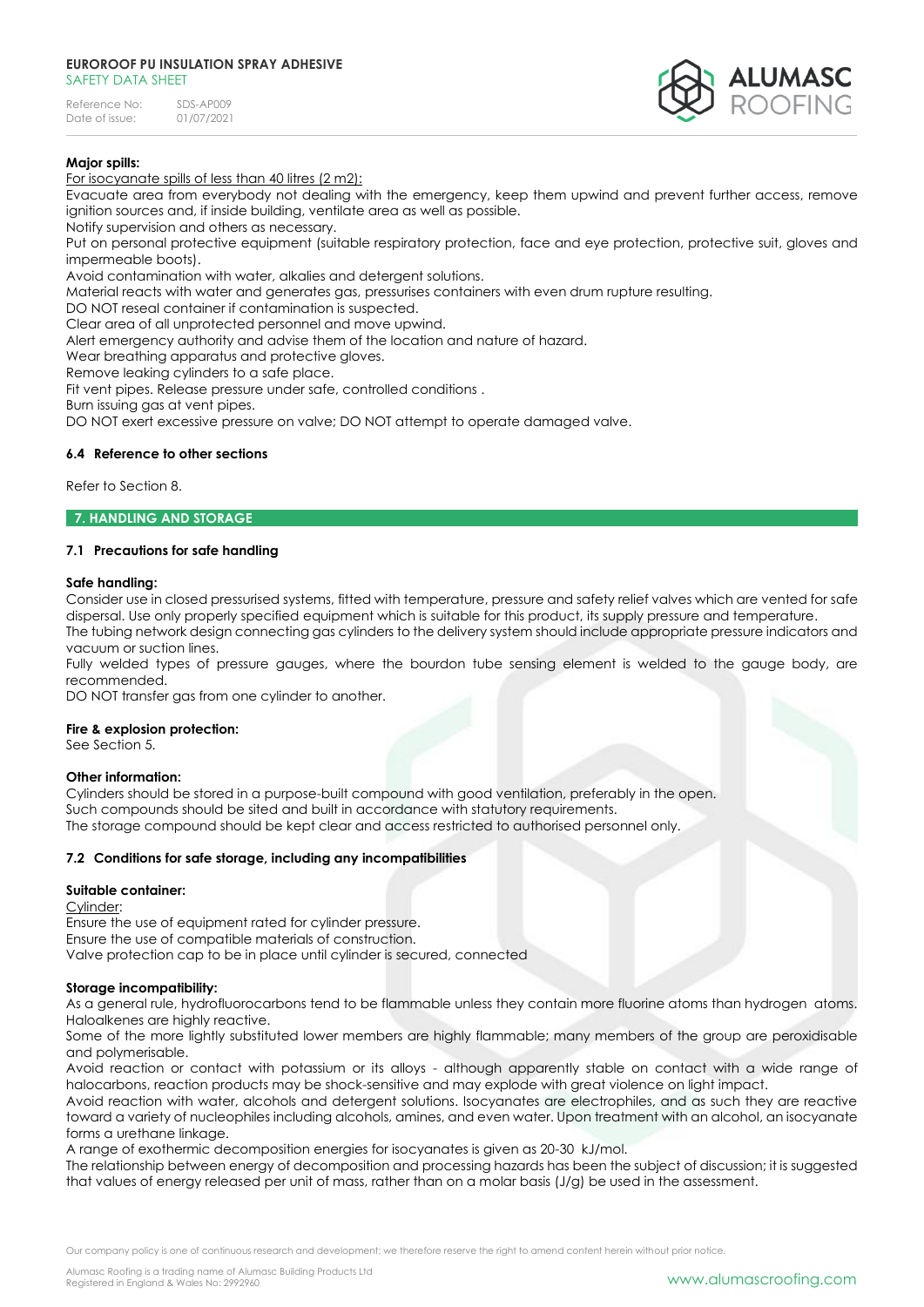| Reference No:  | SDS-AP009  |
|----------------|------------|
| Date of issue: | 01/07/2021 |



For example, in "open vessel processes" (with man-hole size openings, in an industrial setting), substances with exothermic decomposition energies below 500 J/g are unlikely to present a danger, whilst those in "closed vessel processes" (opening is a safety valve or bursting disk) present some danger where the decomposition energy exceeds 150 /g.

Compressed gases may contain a large amount of kinetic energy over and above that potentially available from the energy of reaction produced by the gas in chemical reaction with other substances.



- X: Must not be stored together.
- 0: May be stored together with specific preventions.
- +: May be stored together.

### **7.3 Specific end use(s)**

See Section 1.2.

### **8. EXPOSURE CONTROLS/PERSONAL PROTECTION**

#### **8.1 Control parameters**

| Ingredient                                                                                                         | <b>DNELs</b>                                           | <b>PNECs</b>                                     |
|--------------------------------------------------------------------------------------------------------------------|--------------------------------------------------------|--------------------------------------------------|
|                                                                                                                    | <b>Exposure Pattern Worker</b>                         | <b>Compartment</b>                               |
| $[1,3,3,3$ -tetrafluoropropene                                                                                     | Inhalation 3 902 mg/m <sup>3</sup> (Systemic, Chronic) | 0.1 mg/L (Water (Fresh)) 1 mg/L (Water (Marine)) |
|                                                                                                                    | Inhalation 830 mg/m <sup>3</sup> (Systemic, Chronic) * |                                                  |
| $*$ Modern frame $\bigcap$ and a set $\bigcap$ and $*$ $*$ $\bigcap$ $*$ $*$ $\bigcap$ $*$ $*$ $*$ $*$ $*$ $*$ $*$ |                                                        |                                                  |

\* Values for General Population.

### **Occupational Exposure Limits (OEL):**

| <b>Ingredient Data</b>                 |                 |                                 |           |             |            |              |
|----------------------------------------|-----------------|---------------------------------|-----------|-------------|------------|--------------|
| Source                                 | Ingredient      | <b>Material name</b>            | TWA       | <b>STEL</b> | Peak       | <b>Notes</b> |
| UK Workplace Exposure Limits polymeric |                 | socyanates, all (as -NCO)       | 0.02      | 0.07        | <b>Not</b> | Sen          |
| (WELs)                                 | diphenvlmethane | <b>Except methyl isocyanate</b> | mq/m3     | mq/m3       | Available  |              |
| Europe ECHA Occupational               | polymeric       | Not available                   | Not       | Not         | <b>Not</b> | <b>Not</b>   |
| exposure limits - Activity list        | diphenvlmethane |                                 | Available | Available   | Available  | available    |

| <b>Emergency Limits</b>                              |              |                |                       |
|------------------------------------------------------|--------------|----------------|-----------------------|
| Ingredient                                           | TEEL-1       | TEEL-2         | TEEL-3                |
| $1,3,3,3$ -tetrafluoropropene                        | 1,400 ppm    | Not available  | Not available         |
| polymeric diphenylmethane 0.15 mg/m3<br>diisocyanate |              | $3.6$ mg/m $3$ | $22 \,\mathrm{mg/m3}$ |
| hitrogen                                             | 7.96E+05 ppm | 8.32E+05 ppm   | 8.69E+05 ppm          |

| Ingredient                                           | Original IDLH | <b>Revised IDLH</b> |
|------------------------------------------------------|---------------|---------------------|
| $[1,3,3,3$ -tetrafluoropropene                       | Not available | Not available       |
| polymeric diphenylmethane diisocyanate Not available |               | Not available       |
| nitrogen                                             | Not available | Not available       |

#### **8.2 Exposure controls**

### **Appropriate engineering controls:**

Engineering controls are used to remove a hazard or place a barrier between the worker and the hazard. Well-designed engineering controls can be highly effective in protecting workers and will typically be independent of worker interactions to provide this high level of protection.

The basic types of engineering controls are:

Process controls which involve changing the way a job activity or process is done to reduce the risk.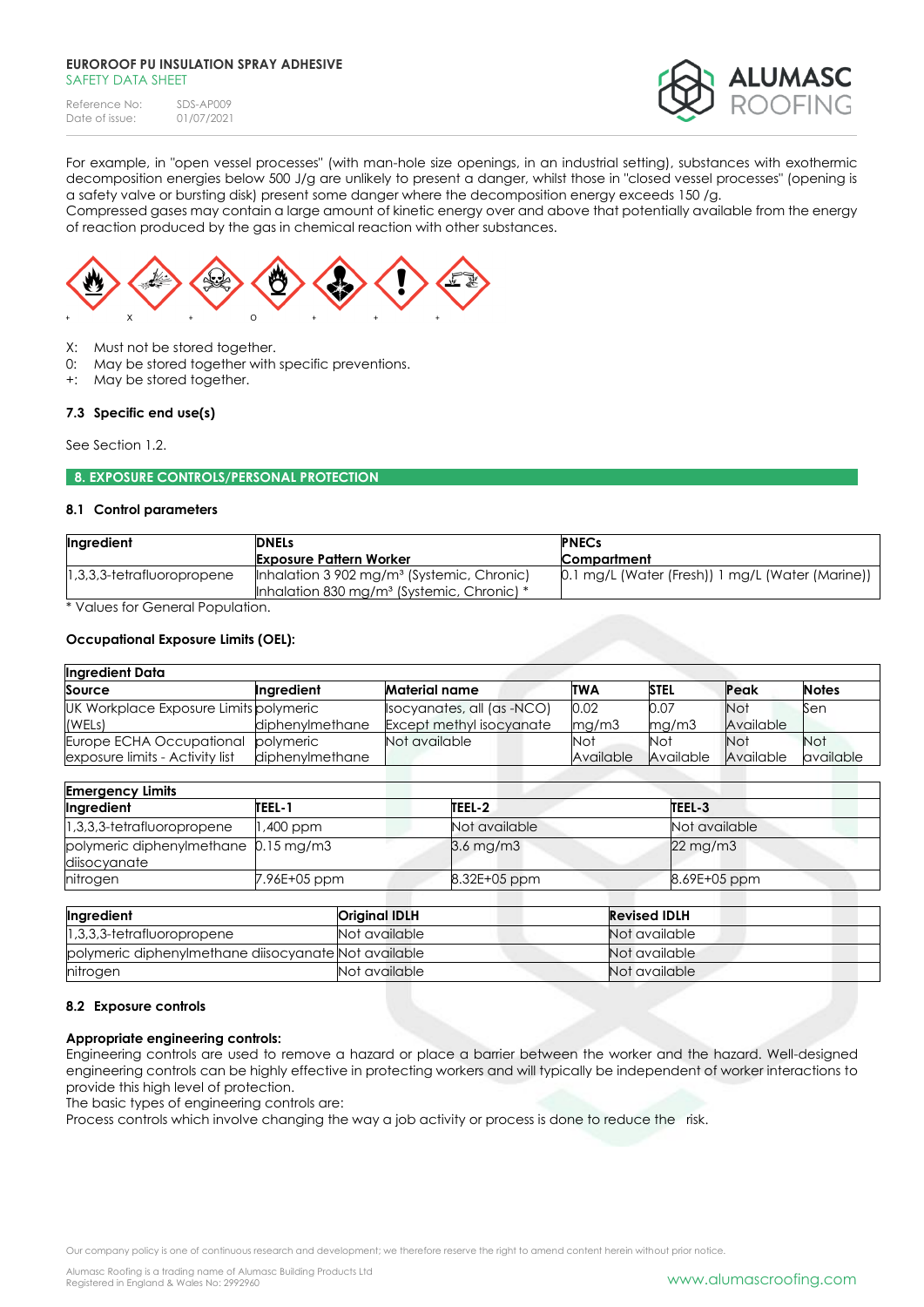Reference No: SDS-AP009<br>Date of issue: 01/07/2021 Date of issue:



## **Eye and face protection:**



## **Eye and face protection:**

Safety glasses with side shields. Chemical goggles. Contact lenses may pose a special hazard; soft contact lenses may absorb and concentrate irritants.

### **Skin protection:**

See hand protection below.

#### **Hands/feet protection:**

The material may produce skin sensitisation in predisposed individuals. Care must be taken, when removing gloves and other protective equipment, to avoid all possible skin contact.

Contaminated leather items, such as shoes, belts and watch bands should be removed and destroyed.

Isocyanate resistant materials include Teflon, Viton, nitrile rubber and some PVA gloves.

Protective gloves and overalls should be worn as specified in the appropriate national standard.

Contaminated garments should be removed promptly and should not be re-used until they have been decontaminated. When handling sealed and suitably insulated cylinders wear cloth or leather gloves.

#### **Body protection:**

See other protection below.

#### **Other protection:**

Protective overalls, closely fitted at neck and wrist. Eye-wash unit. Ensure availability of lifeline in confined spaces.

### **Respiratory protection:**

Cartridge respirators should never be used for emergency ingress or in areas of unknown vapour concentrations or oxygen content.

The wearer must be warned to leave the contaminated area immediately on detecting any odours through the respirator. The odour may indicate that the mask is not functioning properly, that the vapour concentration is too high, or that the mask is not properly fitted. Because of these limitations, only restricted use of cartridge respirators is considered appropriate.

Cartridge performance is affected by humidity. Cartridges should be changed after 2 hr of continuous use unless it is determined that the humidity is less than 75%, in which case, cartridges can be used for 4 hr. Used cartridges should be discarded daily, regardless of the length of time used.

Positive pressure, full face, air-supplied breathing apparatus should be used for work in enclosed spaces if a leak is suspected or the primary containment is to be opened (e.g. for a cylinder change).

Air-supplied breathing apparatus is required where release of gas from primary containment is either suspected or demonstrated.

### **Environmental exposure controls:**

See Section 12.

### **9. PHYSICAL AND CHEMICAL PROPERTIES**

### **9.1 Information on basic physical and chemical properties**

| Appearance                                                            | Cream                 |                                                        |                   |
|-----------------------------------------------------------------------|-----------------------|--------------------------------------------------------|-------------------|
| <b>Physical state</b>                                                 | <b>Compressed Gas</b> | <b>Relative density (Water = 1)</b>                    | $1.14 - 1.20$     |
| <b>Odour</b>                                                          | Characteristic        | Partition coefficient n-octanol Not available<br>water |                   |
| Odour threshold                                                       | Not available         | Auto-ignition temperature (°C) Not available           |                   |
| pH (as supplied)                                                      | Not available         | <b>Decomposition temperature</b>                       | Not available     |
| Melting point / freezing point<br>$(^{\circ}C)$                       | Not available         | Viscosity (cSt)                                        | 2083.333-2916.667 |
| Initial boiling point and boiling Not available<br><u>range (°</u> C) |                       | Molecular weight (g/mol)                               | Not available     |
| Flash point $(^\circ \text{C})$                                       | Not available         | Taste                                                  | Not available     |
| <b>Evaporation rate</b>                                               | Not available         | <b>Explosive properties</b>                            | Not available     |

Our company policy is one of continuous research and development; we therefore reserve the right to amend content herein without prior notice.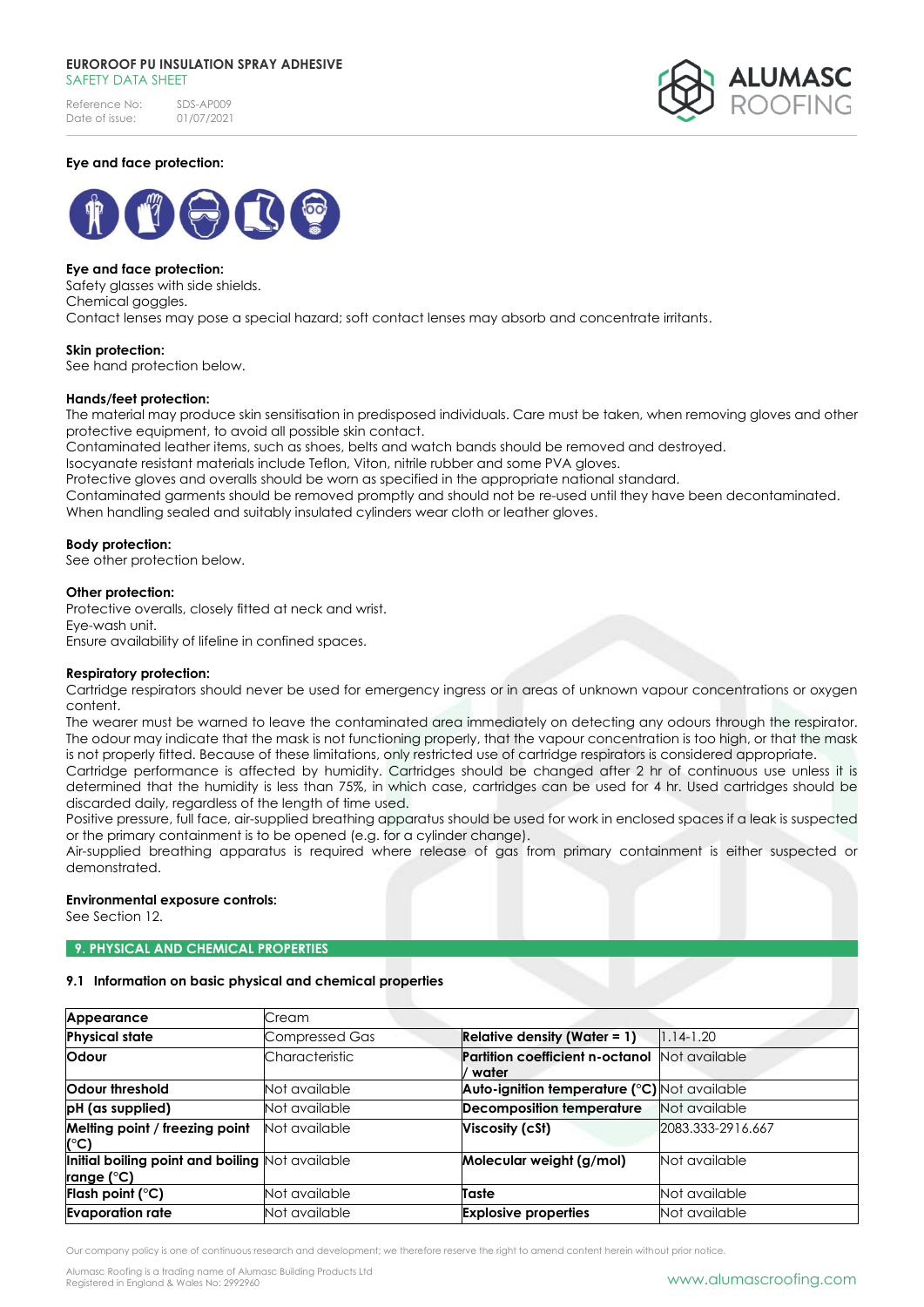Reference No: SDS-AP009<br>Date of issue: 01/07/2021 Date of issue:



| <b>Flammability</b>        | Not available | Oxidising properties       | Does not meet criteria for |
|----------------------------|---------------|----------------------------|----------------------------|
| Upper Explosive Limit (%)  | Not available | Surface Tension (dyn/cm or | Not available              |
|                            |               | mN/m                       |                            |
| Lower Explosive Limit (%)  | Not available | Volatile Component (%vol)  | Not available              |
| Vapour pressure (kPa)      | Not available | Gas group                  | Not available              |
| Solubility in water        | Immiscible    | $pH$ as a solution (1%)    | Not available              |
| Vapour density $(Air = 1)$ | Not available | VOC g/L                    | Not available              |

### **9.2 Other information**

No data available.

## **10. STABILITY AND REACTIVITY**

#### **10.1 Reactivity**

See Section 7.2.

## **10.2 Chemical stability**

Unstable in the presence of incompatible materials. Product is considered stable. Hazardous polymerisation will not occur.

### **10.3 Possibility of hazardous reactions**

See Section 7.2.

#### **10.4 Conditions to avoid**

See Section 7.2.

#### **10.5 Incompatible materials**

See Section 7.2.

#### **10.6 Hazardous decomposition products**

See Section 7.2.

## **11. TOXICOLOGICAL INFORMATION**

### **11.1 Information on toxicological effects**

#### **Inhaled:**

There is strong evidence to suggest that this material can cause, if inhaled once, very serious, irreversible damage of organs. The material is not thought to produce adverse health effects or irritation of the respiratory tract (as classified by EC Directives using animal models). Nevertheless, good hygiene practice requires that exposure be kept to a minimum and that suitable control measures be used in an occupational setting.

Exposure to fluorocarbons can produce non-specific flu-like symptoms such as chills, fever, weakness, muscle pain, headache, chest discomfort, sore throat and dry cough with rapid recovery. High concentrations can cause irregular heartbeats and a stepwise reduction in lung capacity.

Inhalation of non-toxic gases may cause:

CNS effects: headache, confusion, dizziness, stupor, seizures and coma;

Respiratory: shortness of breath and rapid breathing;

Cardiovascular: collapse and irregular heart beats;

Gastrointestinal: mucous membrane irritation, nausea and vomiting.

The vapour/mist may be highly irritating to the upper respiratory tract and lungs; the response may be severe enough to produce bronchitis and pulmonary oedema. Possible neurological symptoms arising from isocyanate exposure include headache, insomnia, euphoria, ataxia, anxiety neurosis, depression and paranoia. Gastrointestinal disturbances are characterised by nausea and vomiting.

Material is highly volatile and may quickly form a concentrated atmosphere in confined or unventilated areas. The vapour may displace and replace air in breathing zone, acting as a simple asphyxiant. This may happen with little warning of overexposure.

Our company policy is one of continuous research and development; we therefore reserve the right to amend content herein without prior notice.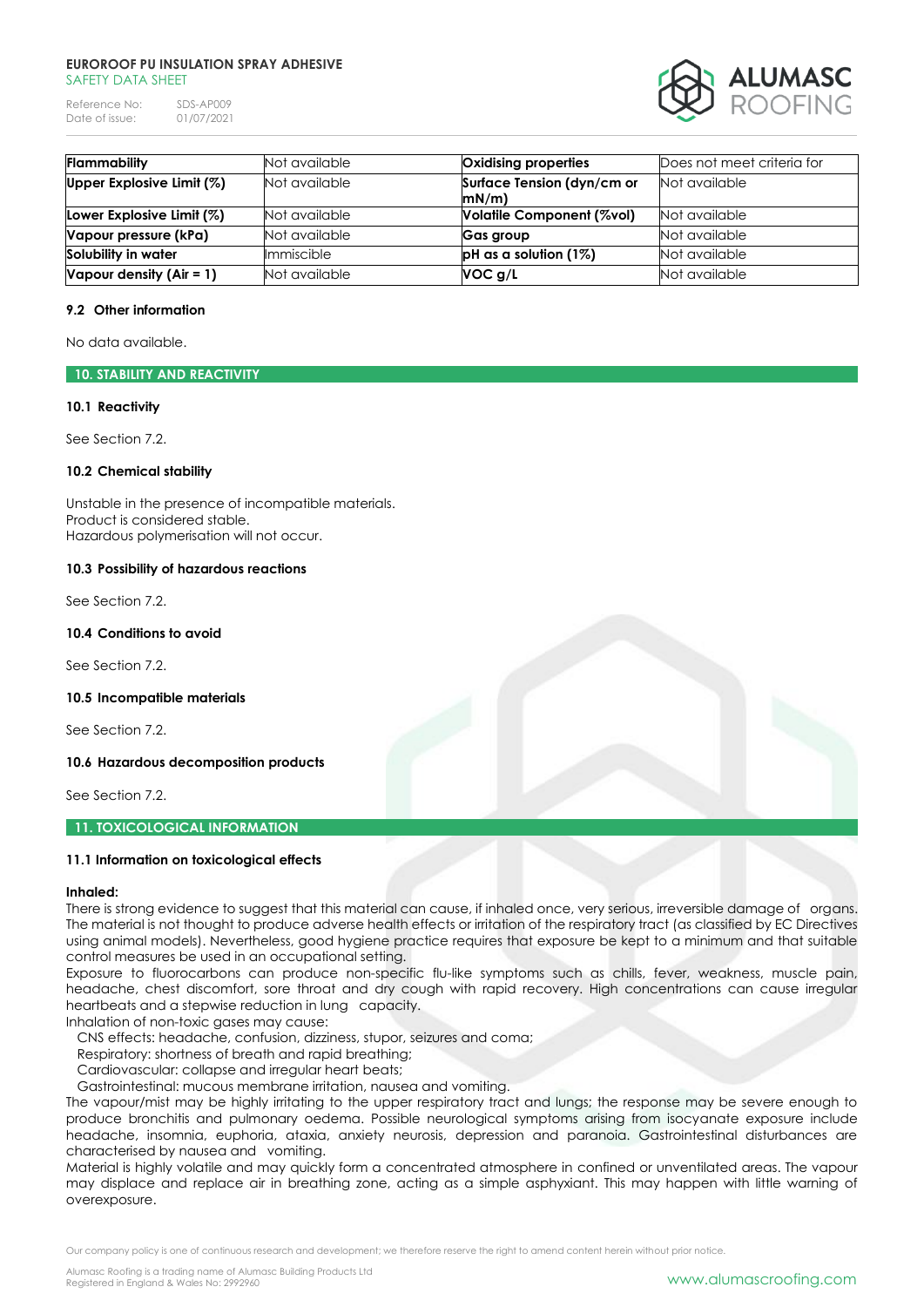Reference No: SDS-AP009<br>Date of issue: 01/07/2021 Date of issue:



### **Ingestion:**

There is strong evidence to suggest that this material can cause, if swallowed once, very serious, irreversible damage of organs. Not normally a hazard due to physical form of product.

Considered an unlikely route of entry in commercial/industrial environments.

Accidental ingestion of the material may be seriously damaging to the health of the individual; animal experiments indicate that ingestion of less than 40 gram may be fatal.

#### **Skin contact:**

This material can cause inflammation of the skin on contact in some persons.

There is strong evidence to suggest that this material, on a single contact with skin, can cause very serious, irreversible damage of organs. The material may accentuate any pre-existing dermatitis condition

Skin contact is not thought to have harmful health effects (as classified under EC Directives); the material may still produce health damage following entry through wounds, lesions or abrasions.

Fluorocarbons remove natural oils from the skin, causing irritation, dryness and sensitivity. Open cuts, abraded or irritated skin should not be exposed to this material

Entry into the blood-stream, through, for example, cuts, abrasions or lesions, may produce systemic injury with harmful effects. Examine the skin prior to the use of the material and ensure that any external damage is suitably protected.

Skin contact with the material may damage the health of the individual; systemic effects may result following absorption.

### **Eye:**

Not considered to be a risk because of the extreme volatility of the gas.

This material may produce eye irritation in some persons and produce eye damage 24 hours or more after instillation. Moderate inflammation may be expected with redness; conjunctivitis may occur with prolonged exposure.

#### **Chronic:**

There has been concern that this material can cause cancer or mutations, but there is not enough data to make an assessment. Inhaling this product is more likely to cause a sensitisation reaction in some persons compared to the general population.

Skin contact with the material is more likely to cause a sensitisation reaction in some persons compared to the general population.

The reactivity of an epoxide intermediate may be the reason for the cancer-causing properties of halogenated oxiranes. It is reported that 1,1-dichloroethyne, vinyl chloride, trichloroethylene, tetrachloroethylene and chloroprene all cause cancer.

Generally speaking, substances with one halogen substitution show higher potential to cause cancer compared to substances with two. Main route of exposure to the gas in the workplace is by inhalation.

Persons with a history of asthma or other respiratory problems or are known to be sensitised, should not be engaged in any work involving the handling of isocyanates.

The chemistry of reaction of isocyanates, as evidenced by MDI, in biological milieu is such that in the event of a true exposure of small MDI doses to the mouth, reactions will commence at once with biological macromolecules in the buccal region and will continue along the digestive tract prior to reaching the stomach. Reaction products will be a variety of polyureas and macromolecular conjugates with for example mucus, proteins and cell components.

#### **Euroroof Insulation Adhesive:**

| <b>Toxicity</b>             | <b>Irritation</b> |  |
|-----------------------------|-------------------|--|
| Not available               | Not available     |  |
| 1,3,3,3-Tetrafluoropropene: |                   |  |
|                             | <b>Irritation</b> |  |
| <b>Toxicity</b>             |                   |  |

| <b>Toxicity</b>                         | Irritation                                   |
|-----------------------------------------|----------------------------------------------|
| Dermal (rabbit) LD50: >9400 mg/kg $[2]$ | Eye (rabbit): $100 \text{ mg} - \text{mild}$ |
| Dermal (rabbit) LD50: >9400 mg/kg $[2]$ |                                              |
| Oral(Rat) LD50; 43000 mg/kg[2]          |                                              |

| o<br>-<br>NIH<br>Ш.<br>٠ |  |
|--------------------------|--|
|                          |  |

| Toxicity        | <br>. .<br>Irritation                     |
|-----------------|-------------------------------------------|
| No<br>available | NG<br>$\sim \sim$<br>ble<br>1 \ /<br>,,,, |

#### **Legend:**

1. Value obtained from Europe ECHA Registered Substances - Acute toxicity 2.\* Value obtained from manufacturer's SDS. Unless otherwise specified data extracted from RTECS - Register of Toxic Effect of Chemical Substances.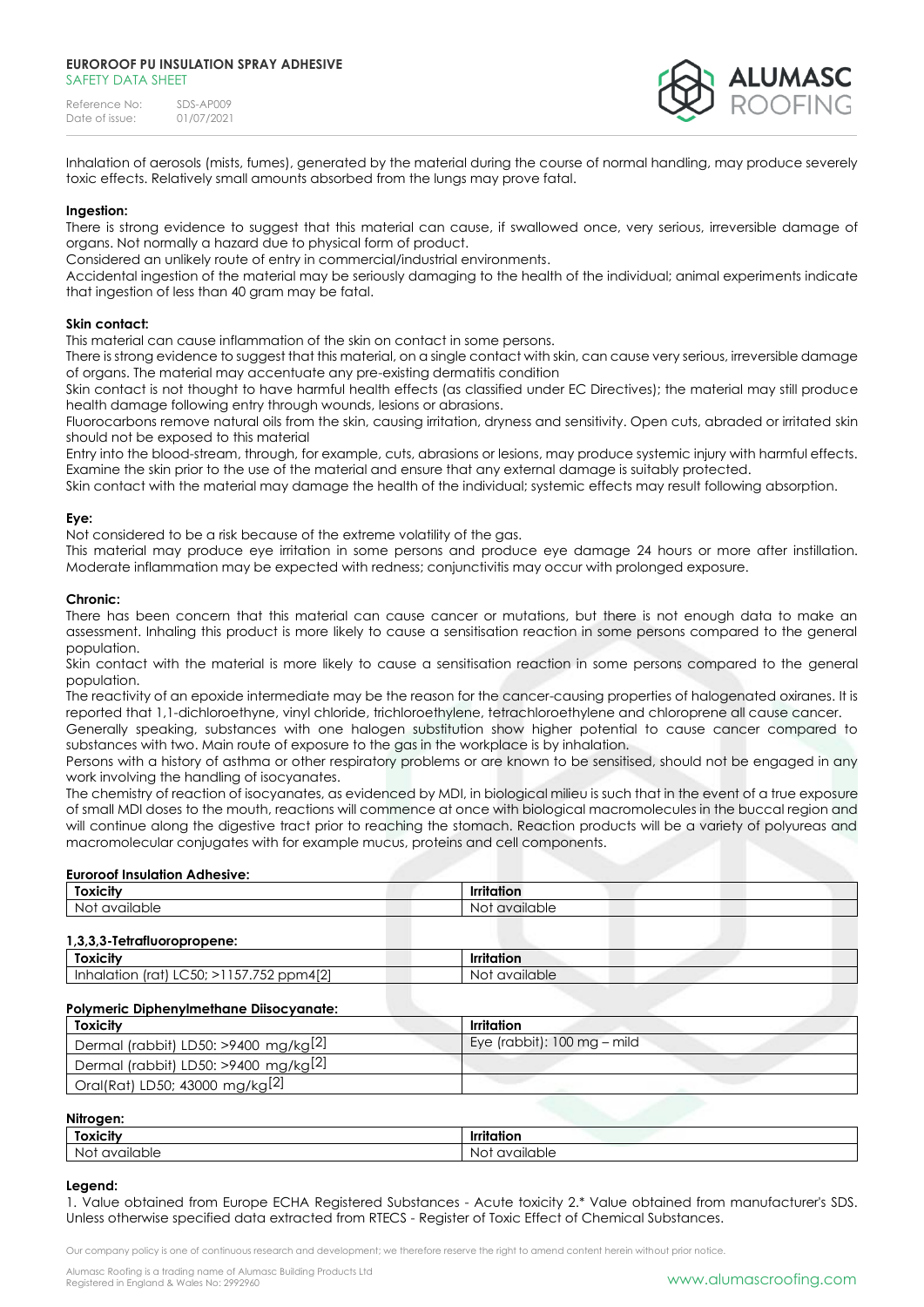| Reference No:  | SDS-AP009  |
|----------------|------------|
| Date of issue: | 01/07/2021 |



## **1,3,3,3-Tetrafluoropropene:**

Inhalation (rat) NOEL (28 days): >1.5 mg/l \* \* Vendor HFO-1234ze is not likely to accumulate in the bodies of humans or animals HFO-1234ze is practically non-toxic. Short-term exposures at levels higher than 10% have not induced cardiac sensitization to adrenalin nor induced serious toxic effects. Rats and rabbits did not exhibit any serious toxic, developmental or reproductive effects even with exposures to high levels of

HFO-1234ze. Based on a series of mutagenicity and genomics studies, the cancer risk for HFO-1234ze is low, no cardiac sensitisation was observed in dogs with exposures up to 120,000 ppm; repeated dose toxicity in rats (13-wk) found mild effects on the heart (NOEL 5,000ppm); in vitro genotoxicity findings include negative Ames Test and negative human lymphocyte chromosome aberration test; in vivo genotoxicity findings in the mouse micronucleus test were negative (inhalation, mammalian bone-marrow cytogenic test with chromosomal analysis).

### **Polymeric Diphenylmethane Diisocyanate:**

Asthma-like symptoms may continue for months or even years after exposure to the material ends. This may be due to a nonallergic condition known as reactive airways dysfunction syndrome (RADS) which can occur after exposure to high levels of highly irritating compound. Main criteria for diagnosing RADS include the absence of previous airways disease in a non-atopic individual, with sudden onset of persistent asthma-like symptoms within minutes to hours of a documented exposure to the irritant.

Isocyanate vapours are irritating to the airways and can cause their inflammation, with wheezing, gasping, severe distress, even loss of consciousness and fluid in the lungs. Nervous system symptoms that may occur include headache, sleep disturbance, euphoria, inco-ordination, anxiety, depression and paranoia.

The material may produce moderate eye irritation leading to inflammation. Repeated or prolonged exposure to irritants may produce conjunctivitis.

Aromatic and aliphatic diisocyanates may cause airway toxicity and skin sensitization. Monomers and prepolymers exhibit similar respiratory effect. Of the several members of diisocyanates tested on experimental animals by inhalation and oral exposure, some caused cancer while others produced a harmless outcome.

The substance is classified by IARC as Group 3:

NOT classifiable as to its carcinogenicity to humans.

Evidence of carcinogenicity may be inadequate or limited in animal testing.

#### **Nitrogen:**

No significant acute toxicological data identified in literature search.

### **Euroroof Insulation Adhesive & Polymeric Diphenylmethane Diisocyanate:**

Allergic reactions involving the respiratory tract are usually due to interactions between IgE antibodies and allergens and occur rapidly. Allergic potential of the allergen and period of exposure often determine the severity of symptoms. Some people may be genetically more prone than others, and exposure to other irritants may aggravate symptoms.

Attention should be paid to atopic diathesis, characterised by increased susceptibility to nasal inflammation, asthma and eczema. Exogenous allergic alveolitis is induced essentially by allergen specific immune-complexes of the IgG type; cellmediated reactions (T lymphocytes) may be involved. Such allergy is of the delayed type with onset up to four hours following exposure.

The following information refers to contact allergens as a group and may not be specific to this product.

Contact allergies quickly manifest themselves as contact eczema, more rarely as urticaria or Quincke's oedema. The pathogenesis of contact eczema involves a cell-mediated (T lymphocytes) immune reaction of the delayed type. Other allergic skin reactions, e.g. contact urticaria, involve antibody-mediated immune reactions

### **Euroroof Insulation Adhesive & 1,3,3,3-Tetrafluoropropene:**

Inhalation of perfluoroalkenes can cause lung injury, kidney damage, brain changes and death. Repeated exposures may alter blood pressure and the production of blood cells. The potential for causing cancer is the subject of speculation. Fluoroalkanes, in contrast, are less toxic.

Disinfection byproducts (DBPs) are formed when disinfectants such as chlorine, chloramines and ozone react with organic and inorganic matter in water. Animal studies have shown that some DBPs cause cancer. To date, several hundred DBPs have been identified.

Numerous haloalkanes and haloalkenes have been tested for cancer-causing and mutation-causing activities

| <b>Acute Toxicity</b>                | Carcinogenicity               |  |
|--------------------------------------|-------------------------------|--|
| <b>Skin Irritation/Corrosion</b>     | <b>Reproductivity</b>         |  |
| <b>Serious Eye Damage/Irritation</b> | <b>STOT - Single Exposure</b> |  |
| Respiratory or Skin<br>Sensitisation | STOT – Repeated<br>Exposure   |  |
| Mutagenicity                         | <b>Aspiration Hazard</b>      |  |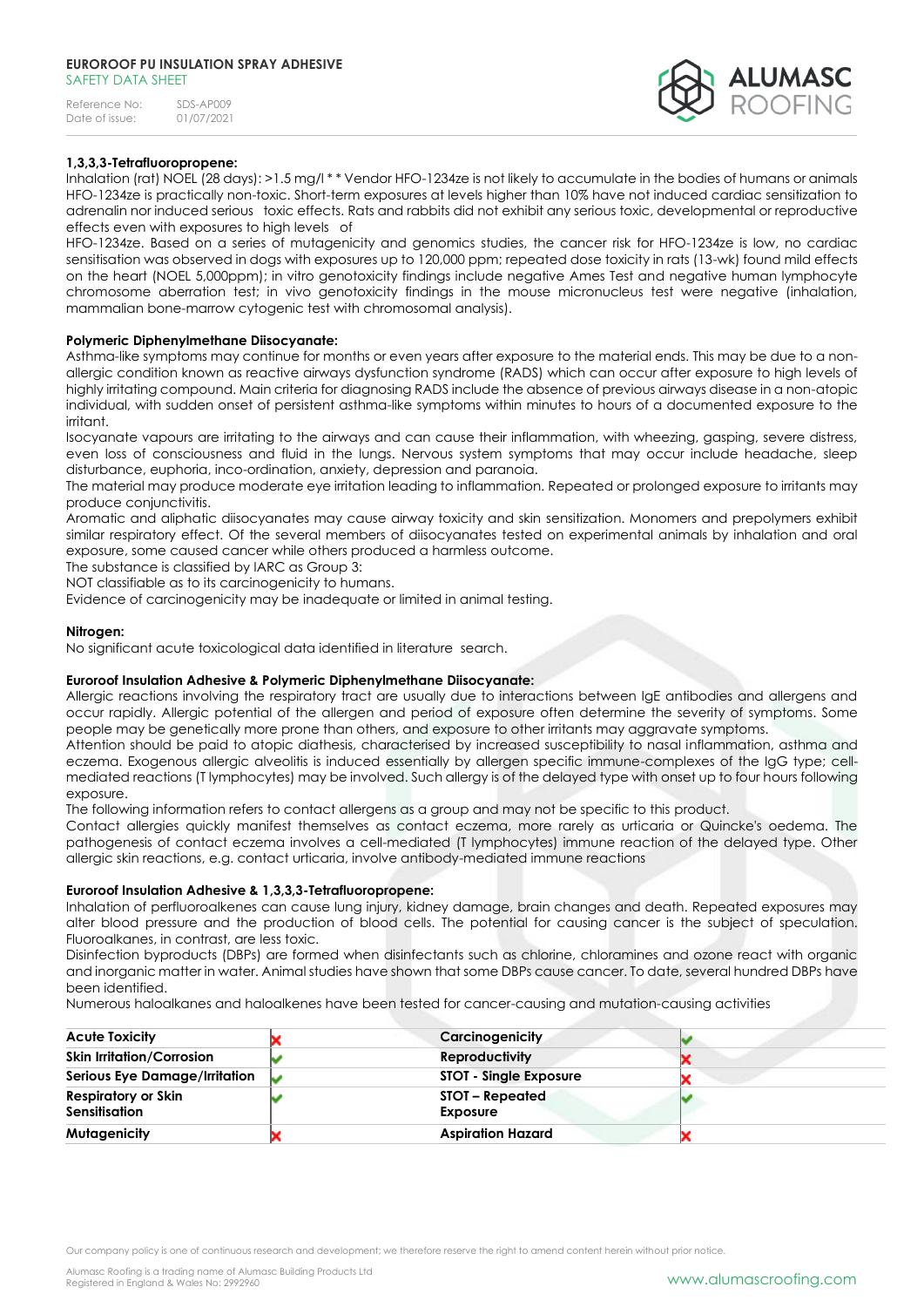

## **12. ECOLOGICAL INFORMATION**

### **12.1 Toxicity**

#### **Euroroof Insulation Adhesive:**

| End<br>Poin             | (hr)<br>Duration<br>Tes' | <b>Species</b>                         | <b>Value</b>               | <b>Source</b>   |
|-------------------------|--------------------------|----------------------------------------|----------------------------|-----------------|
| <b>Not</b><br>available | available<br>NO          | $\ddot{\phantom{a}}$<br>N<br>available | $\cdots$<br>available<br>N | available<br>NΟ |

#### **1,3,3,3-Tetrafluoropropene:**

| <b>End Point</b> | <b>Test Duration (hr)</b> | <b>Species</b>                | Value       | Source |
|------------------|---------------------------|-------------------------------|-------------|--------|
| <b>EC50</b>      | 48                        | Crustacea                     | $>160$ mg/l |        |
| $EC50$ $(ECx)$   | 48                        | Crustacea                     | $>160$ mg/l |        |
| <b>EC50</b>      |                           | Algae or other aquatic plants | $>170$ mg/l |        |

### **Polymeric Diphenylmethane Diisocyanate:**

| End<br>Point    | (hr)<br><sup>.</sup> Duration<br>Test | <b>Species</b> | Value     | <b>Source</b> |
|-----------------|---------------------------------------|----------------|-----------|---------------|
| No <sub>1</sub> | available                             | Nο             | available | available     |
| available       | NO'                                   | available      | NO1       | NO1           |

#### **Nitrogen:**

| End<br>Point<br>$\sim$ $\sim$ | <br><b>Test Duratior</b><br>(hr | <b>ipecies</b>   | Value                      | Source          |
|-------------------------------|---------------------------------|------------------|----------------------------|-----------------|
| <b>No</b><br>available        | lable<br>71/1<br>NC.            | No:<br>available | <br>available<br><b>NO</b> | Nr<br>available |

#### **Legend:**

Extracted from 1. IUCLID Toxicity Data 2. Europe ECHA Registered Substances - Ecotoxicological Information - Aquatic Toxicity 3. EPIWIN Suite V3.12 (QSAR) - Aquatic Toxicity Data (Estimated) 4. US EPA, Ecotox database - Aquatic Toxicity Data 5. ECETOC Aquatic Hazard Assessment Data 6. NITE (Japan) - Bioconcentration Data 7. METI (Japan) - Bioconcentration Data 8. Vendor Data.

#### **Polyisocyanates:**

Polyisocyanates are not readily biodegradable. However, due to other elimination mechanisms (hydrolysis, adsorption), long retention times in water are not to be expected. The resulting polyurea is more or less inert and, due to its molecular size, not bioavailable.

Substances containing unsaturated carbons are ubiquitous in indoor environments. They result from many sources (see below). Most are reactive with environmental ozone and many produce stable products which are thought to adversely affect human health. The potential for surfaces in an enclosed space to facilitate reactions should be considered.

In addition to carbon dioxide (CO2), methane (CH4) and nitrous oxide (N2O), the greenhouse gases mentioned in the Kyoto Protocol include synthetic substances that share the common feature of being highly persistent in the atmosphere and inhibit radiation from escaping out of the atmosphere. These synthetic substances include hydrocarbons that are partially fluorinated (HCFs) or totally fluorinated (PFCs) as well as sulfur hexafluoride (SF6). The greenhouse potential of these substances, expressed as multiples of that of CO2, are within the range of 140 to 11,700 for HFCs, from 6500 to 9,200 for PFCs and 23,900 for SF6. For Isocyanate Monomers:

Environmental Fate: Isocyanates, (di- and polyfunctional isocyanates), are commonly used to make various polymers, such as polyurethanes. Polyurethanes find significant application in the manufacture of rigid and flexible foams. They are also used in the production of adhesives, elastomers, and coatings.

DO NOT discharge into sewer or waterways.

### **12.2 Persistence and degradability**

No data available.

#### **12.3 Bioaccumulative potential**

No data available.

### **12.4 Mobility in soil**

No data available.

## **12.5 Results of PBT and vPvB assessment**

Not applicable.

Our company policy is one of continuous research and development; we therefore reserve the right to amend content herein without prior notice.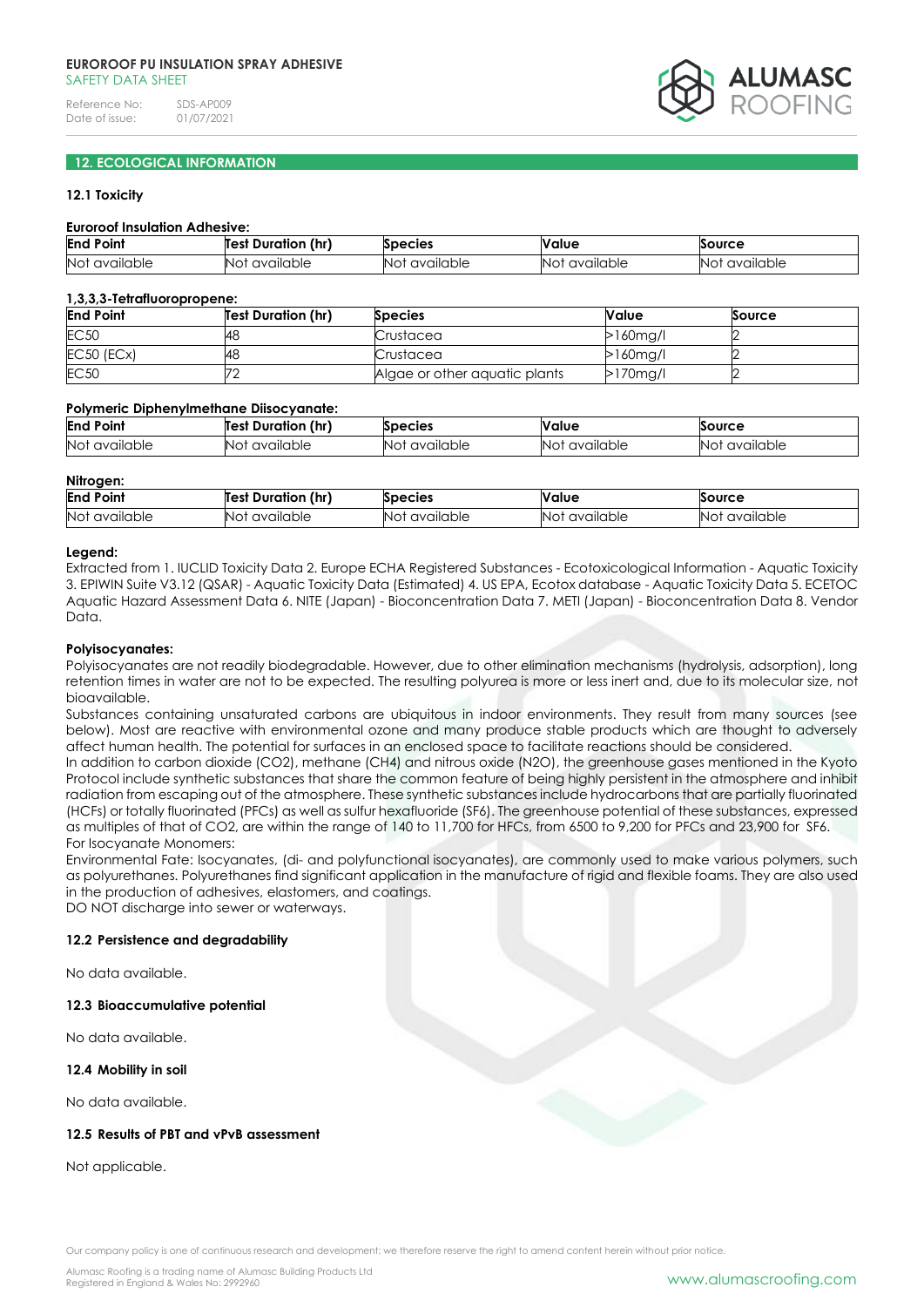Reference No: SDS-AP009<br>Date of issue: 01/07/2021 Date of issue:



## **12.6 Other adverse effects**

No data available.

## **13. DISPOSAL CONSIDERATIONS**

## **13.1 Waste treatment methods**

#### **Product/packaging disposal:**

Evaporate residue at an approved site.

Return empty containers to supplier. If containers are marked non-returnable establish means of disposal with manufacturer prior to purchase.

## **Waste treatment options:**

Not available.

### **Sewage disposal options:**

Not available.

## **14. TRANSPORT INFORMATION**

| Label:            |     |
|-------------------|-----|
| Marine pollutant: | No. |
| Hazchem:          | 27F |

## **LAND TRANSPORT (ADR-RID):**

### **14.1 UN Number**

3500.

### **14.2 UN property shipping name**

CHEMICAL UNDER PRESSURE, N.O.S. (contains polymeric diphenylmethane diisocyanate and nitrogen).

## **14.3 Transport hazard class(es)**

| Class:    | 2.2.            |
|-----------|-----------------|
| Sub-risk: | Not applicable. |

## **14.4 Packaging group**

Not applicable.

### **14.5 Environmental hazard**

Not applicable.

#### **14.6 Special precautions for user**

| Hazard identification (Kemler): | 20.      |
|---------------------------------|----------|
| Classification code:            | 8A.      |
| Hazard label:                   | 2.2.     |
| Special provisions:             | 274 659. |
| Limited quantity:               | 0        |
| Tunnel restriction code:        | 3 (C/E). |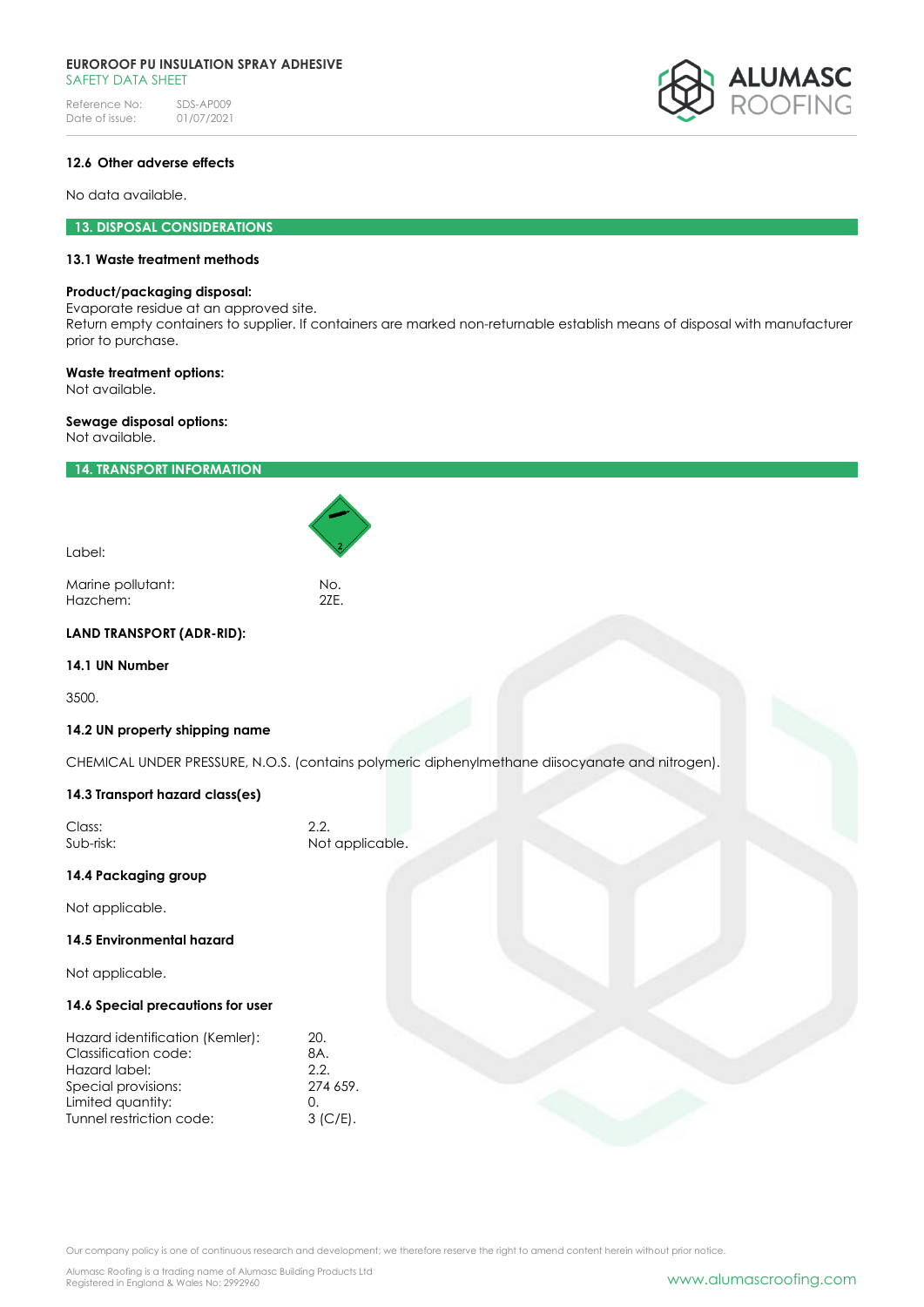

## **AIR TRANSPORT (ICAO-IATA / DGR)**

## **14.1 UN Number**

3500.

### **14.2 UN property shipping name**

CHEMICAL UNDER PRESSURE, N.O.S. (contains polymeric diphenylmethane diisocyanate and nitrogen).

## **14.3 Transport hazard class(es)**

| Class:    | 2.2.            |
|-----------|-----------------|
| Sub-risk: | Not applicable. |
| ERG code: |                 |

### **14.4 Packaging group**

Not applicable.

### **14.5 Environmental hazard**

Not applicable.

## **14.6 Special precautions for user**

| Special provisions:                                        | A187.  |
|------------------------------------------------------------|--------|
| Cargo only packing instructions:                           | 218.   |
| Cargo only maximum aty / pack:                             | 150 kc |
| Passenger and cargo packing instructions:                  | 218.   |
| Passenger and cargo maximum qty / pack:                    | 75 kg. |
| Passenger and cargo limited quantity packing instructions: | Forbic |
| Passenger and cargo limited maximum aty / pack:            | Forbic |

## **SEA TRANSPORT (IMDG-Code / GGVSee):**

### **14.1 UN Number**

3500.

### **14.2 UN property shipping name**

CHEMICAL UNDER PRESSURE, N.O.S. (contains polymeric diphenylmethane diisocyanate and nitrogen).

150 kg.

Forbidden. Forbidden.

## **14.3 Transport hazard class(es)**

| Class:    | 2.2.            |
|-----------|-----------------|
| Sub-risk: | Not applicable. |

### **14.4 Packaging group**

Not applicable.

### **14.5 Environmental hazard**

Not applicable.

### **14.6 Special precautions for user**

| EMS No:             | $F-C. S-V.$ |
|---------------------|-------------|
| Special provisions: | 274 362.    |
| Limited quantities: |             |

Our company policy is one of continuous research and development; we therefore reserve the right to amend content herein without prior notice.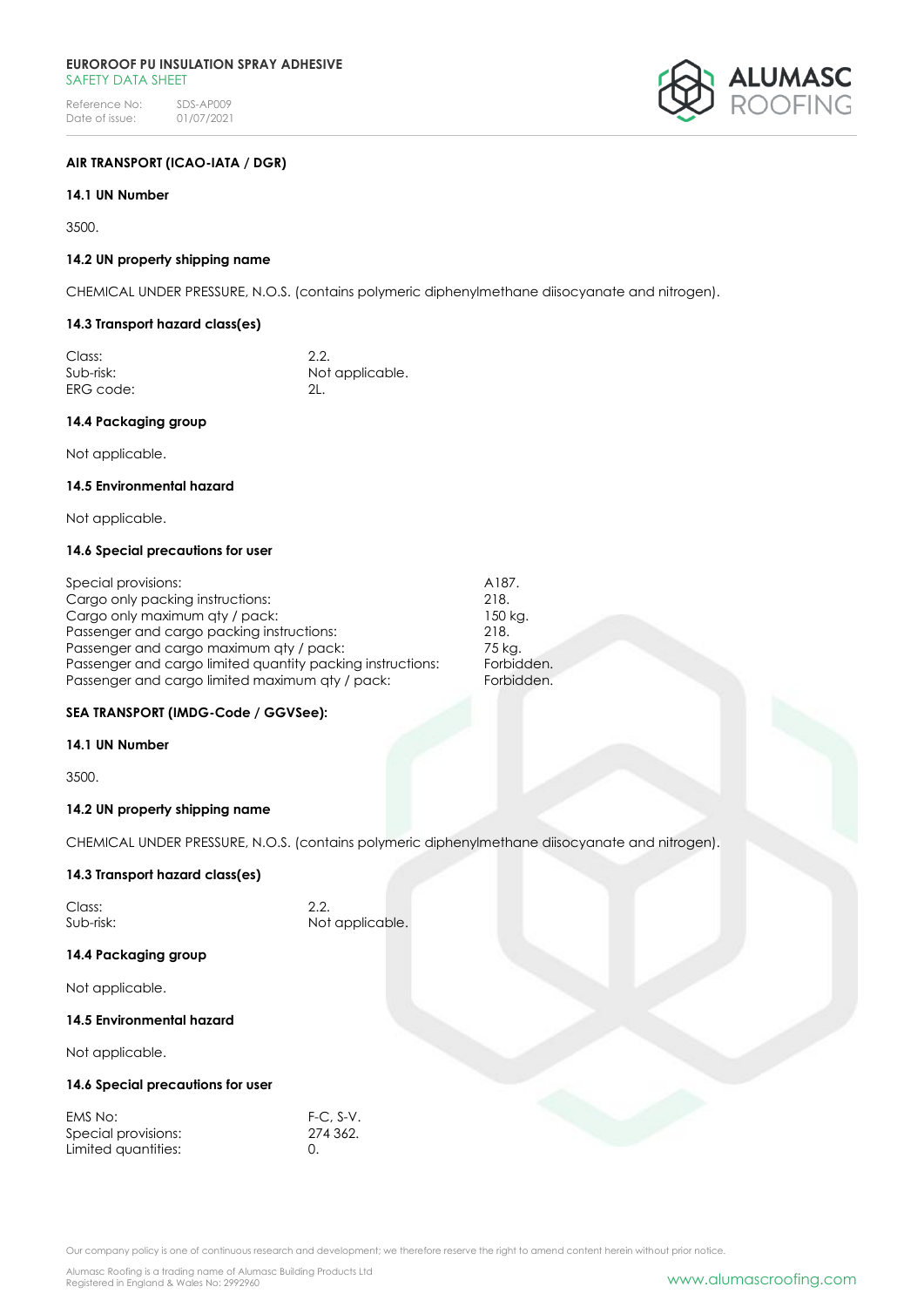

## **INLAND WATERWAYS TRANSPORT (ADN):**

### **14.1 UN Number**

3500.

### **14.2 UN property shipping name**

CHEMICAL UNDER PRESSURE, N.O.S. (contains polymeric diphenylmethane diisocyanate and nitrogen).

### **14.3 Transport hazard class(es)**

Not applicable.

### **14.4 Packaging group**

Not applicable.

## **14.5 Environmental hazard**

Not applicable.

#### **14.6 Special precautions for user**

| Classification code: | 8A.      |
|----------------------|----------|
| Special provisions:  | 274:659. |
| Limited quantity:    | $\Omega$ |
| Equipment required:  | PP.      |
| Fire cones number:   | O.       |
|                      |          |

## **15. REGULATORY INFORMATION**

### **15.1 Safety, health and environmental regulations / legislation specific for the substance or mixture**

### **1,3,3,3-Tetrafluoropropene is found on the following regulatory lists:**

Not applicable.

### **Polymeric Diphenylmethane Diisocyanate is found on the following regulatory lists:**

EU REACH Regulation (EC) No 1907/2006 - Annex XVII - Restrictions on the manufacture, placing on the market and use of certain dangerous substances, mixtures and articles.

International Agency for Research on Cancer (IARC) - Agents Classified by the IARC Monographs.

UK Workplace Exposure Limits (WELs).

## **Nitrogen is found on the following regulatory lists:**

Europe EC Inventory. European Union - European Inventory of Existing Commercial Chemical Substances (EINECS).

This safety data sheet is in compliance with the following EU legislation and its adaptations - as far as applicable: Directives 98/24/EC, - 92/85/EEC, - 94/33/EC, - 2008/98/EC, - 2010/75/EU; Commission Regulation (EU) 2020/878; Regulation (EC) No 1272/2008 as updated through ATPs.

### **15.2 Chemical safety assessment**

No Chemical Safety Assessment has been carried out for this substance/mixture by the supplier.

| <b>National Inventory</b>                        | <b>Status</b>                                                              |  |
|--------------------------------------------------|----------------------------------------------------------------------------|--|
| Australia - AIIC / Australia Non-Industrial Use: | Yes.                                                                       |  |
| Canada - DSL:                                    | Yes                                                                        |  |
| Canada - NDSL:                                   | No (polymeric diphenylmethane diisocyanate; nitrogen).                     |  |
| $China - IECSC:$                                 | No (1,3,3,3-tetrafluoropropene).                                           |  |
| Europe - EINEC / ELINCS / NLP:                   | No (1,3,3,3-tetrafluoropropene; polymeric diphenylmethane<br>disocyanate). |  |
| Japan – ENCS:                                    | No (nitrogen).                                                             |  |
| Korea – KECI:                                    | Yes.                                                                       |  |

Our company policy is one of continuous research and development; we therefore reserve the right to amend content herein without prior notice.